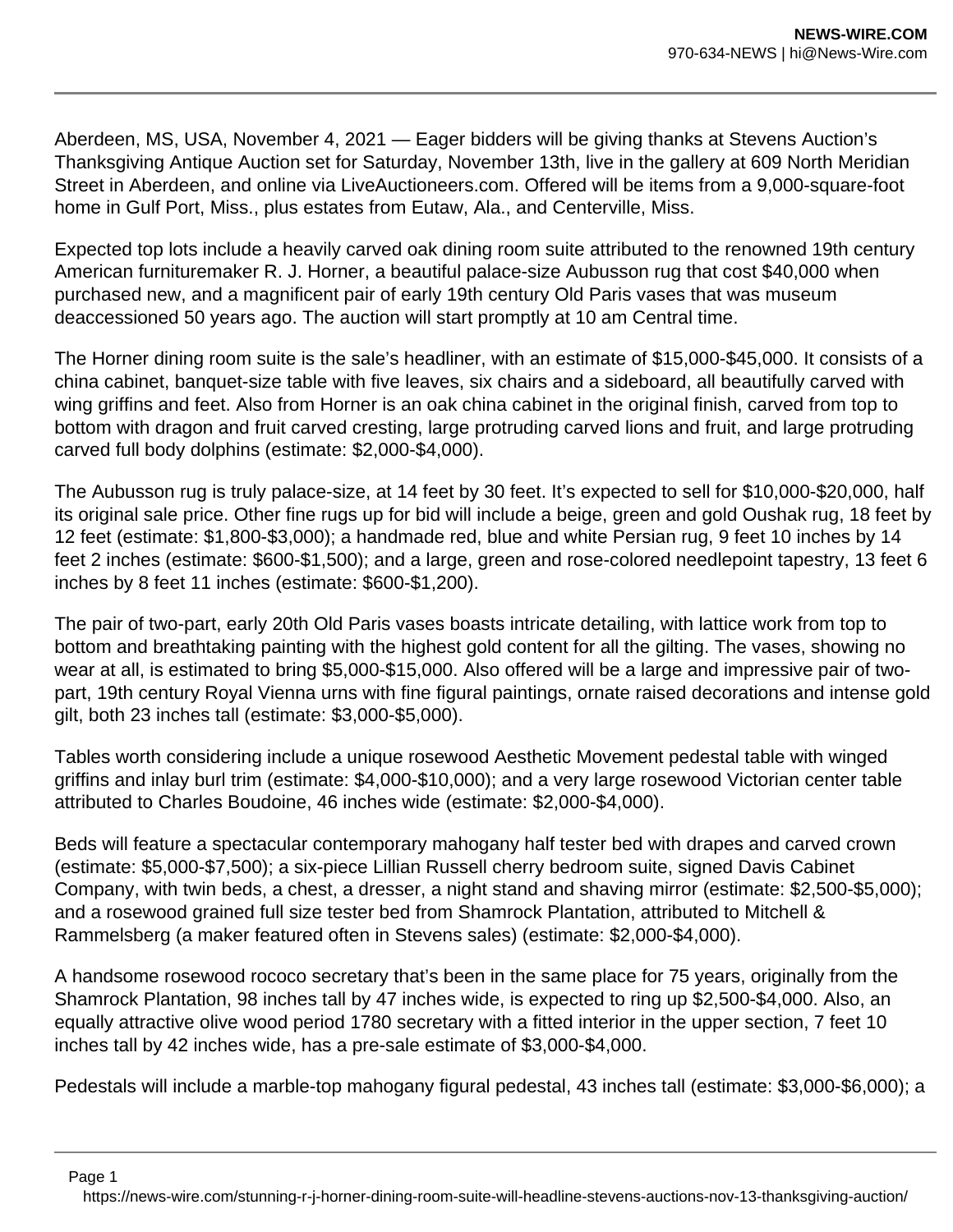solid mahogany round pedestal with wing griffin top, 42 inches tall (estimate: \$1,500-\$3,000); and a walnut pedestal with three puttis, claw feet and grapes (estimate: \$2,000-\$3,500).

The lamps and lighting category will feature a Victorian brass and alabaster banquet lamp with a handpainted shade, possibly of Rembrandt (estimate: \$1,000-\$3,000); a brass Victorian lamp by Bradley and Hubbard, still oil with dragons, a red globe and double burner (estimate: \$1,000-\$3,000); and a Victorian hanging light with owls on shade and font (estimate: \$1,000-\$2,500).

Grandfather clocks will come up for bid, including a Tiffany 9-tube grandfather clock in great condition, in a classical mahogany case with columns, 93 inches tall (estimate: \$3,000-\$6,000); and a mahogany Empire case 9-tube grandfather clock, 90 inches tall (estimate: \$1,500-\$2,500).

In the hunt for a banquet or dining table? This sale will feature an antique English manor banquet dining table with original brass feet and rollers, 11 feet 6 inches long (estimate: \$3,000-\$6,000); a fine 19th century Federal banquet table with ornate signed bronze feet and six leaves, in the original crate, 12 feet long (estimate: \$3,000-\$5,000); and solid cherry Federal banquet table ends with carved and turned legs, in great condition, 76 inches long (estimate: \$1,200-\$2,000).

A magnificent pair of 18th or 19th century carved doors, measuring 89 ½ inches tall by 58 inches wide, carries an estimate of \$3,000-\$6,000); while an incredible 19th century rococo walnut large five-section screen, all pierce-carved with grapes and vines and previously in the home of an heiress, 6 feet 5 inches tall by 8 feet 1 inch wide, is expected to change hands for \$3,000-\$4,000.

Items for the garden will include an antique marble and bronze fountain in three parts, with a carved double dolphin base, large scalloped shell form basin in marble, topped with a patinated bronze boy with grapes fountainhead, overall 44 inches tall (estimate: \$3,000-\$5,000); two heavy cast iron white garden benches in a leaf and vine pattern, being sold as two lots (each estimate: \$1,000-\$2,000; and a pair of cast iron figural planters, 38 inches tall (estimate: \$600-\$1,200).

Need something to house (or lift) your spirits? An important silver and cut glass 12-inch-tall wine vessel in the original silk-lined case, with insignias by Appointment to King. Elkington and Company, with hallmarks, should finish at \$2,500-\$5,000; while a Napoleon III Boulle inlaid 20-piece set of gold gilt decanters and wines, probably Baccarat, should hammer for \$1,000-\$1,500.

Decorative accessories will feature a three-piece Old Paris garniture set, pink with gold and painted flowers (and a crack in the center bowl) (estimate: \$1,000-\$3,000); a very rare, quality square Victorian American chess table with a beveled glass top and all chess pieces (estimate: \$1,000-\$3,000); and a bronze of a dog and rabbit, 19 inches long (estimate: \$1,000-\$2,500).

An open house preview will be held at the gallery on Friday, November 12th, from 10 am-7 pm.

Page 2

https://news-wire.com/stunning-r-j-horner-dining-room-suite-will-headline-stevens-auctions-nov-13-thanksgiving-auction/